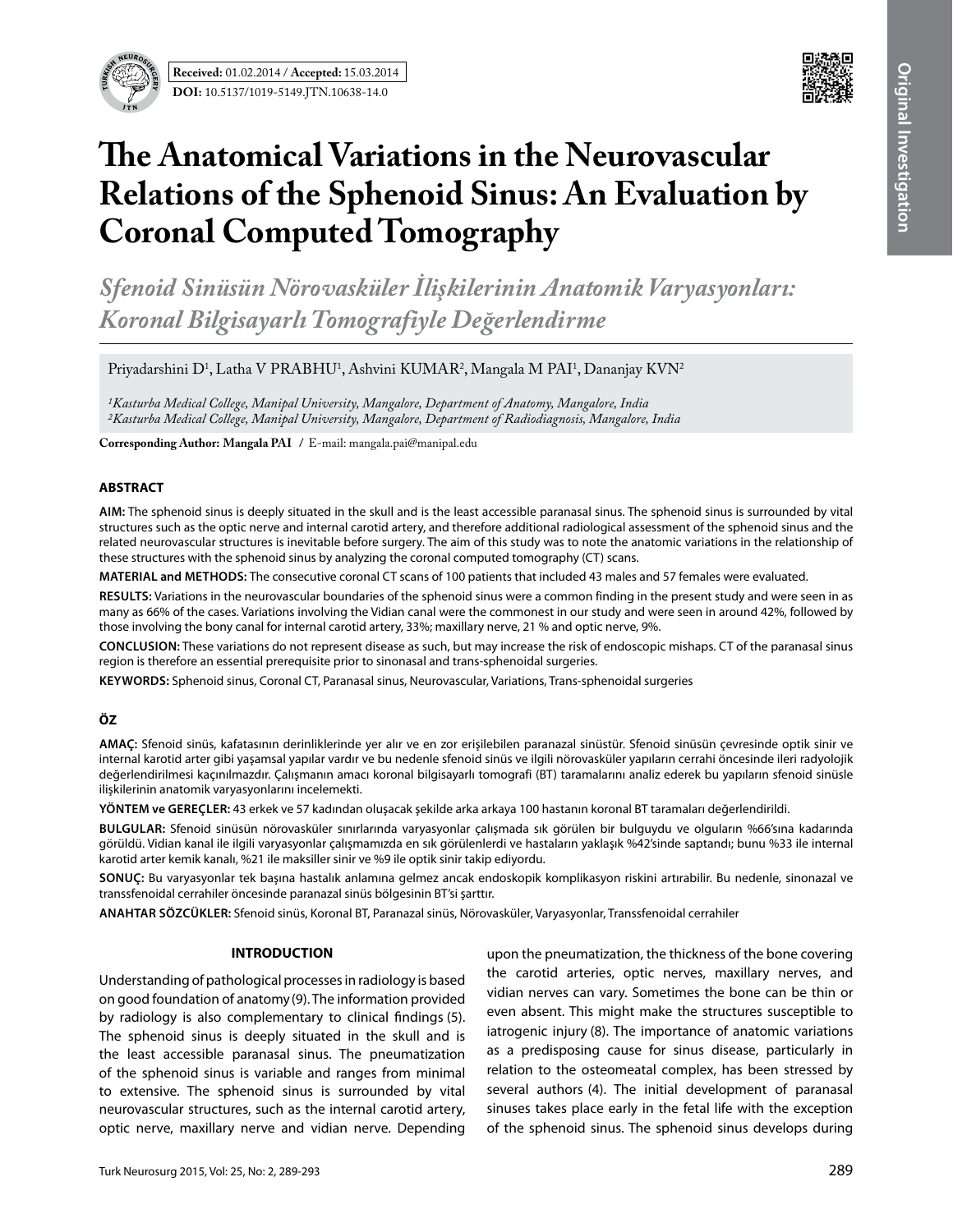the third fetal month as a constriction of the existing part of the sphenoethmoidal recess. Until the age of 6 -7 years the sphenoid sinus is still a recess and starts expanding by 7 years. The definitive form of the sinus is attained at puberty (12). The degree of pneumatization of the sphenoid sinus varies considerably and a highly pneumatized sphenoid sinus may distort the anatomic configuration and may attenuate the bone over the lateral wall, placing the optic nerve and carotid artery at greater risk (13).

The variability in the anatomy of the sphenoid sinus and its surrounding neurovascular structures are well documented (3) in various populations. The purpose of this study was to assess the frequency of dehiscence of the bony wall of the surrounding structures and also the protrusion of the structures into the sphenoid sinus in Indian patients older than 18 years.

# **MATERIAL and METHODS**

This is a cross-sectional retrospective study of sinonasal computerized tomography of the sphenoid sinus. The consecutive coronal computerized tomography (CT) scans of 100 patients that included 43 males and 57 females were evaluated. The age ranged between 18 to 80 years with a mean age of 49 years. The study included CT scans of the nasal sinus region of patients with or without symptoms suggestive of sinus disease. CT was performed on a High Speed General Electric (GE) CT scanner and coronal scans were obtained by using a bone algorithm with a 2-mm contiguous scan. Gantry position was perpendicular to the hard palate. The scanning parameters were 120 kilovolts peak (kVp), 150 millicoulombs (mAs), Matrix 512 x 512, Scan time 2 sec, Data reconstruction STD+, Scout view lateral. The images were analyzed and the presence of the following variants was noted.

Dehiscence of bony wall surrounding:

a. Internal carotid artery

- b. Optic canal
- c. Vidian canal
- d. Maxillary nerve

Dehiscence is defined as the absence of visible bone density separating the sinus from the course of the concerned structure. Whenever a clear decision between a very thin bony wall and total dehiscence was not feasible, the results were accepted as dehiscence(3).

Protrusion of:

- a. Internal carotid artery
- b. Optic nerve
- c. Vidian nerve
- d. Maxillary nerve

Protrusion is determined as the localization of a neurovascular structure with more than 50% of its diameter in the sphenoid sinus(7).

# **RESULTS**

Among the 100 scans evaluated, morphological variations in the sinus region were observed in 99 scans, of which most of them presented with more than one type of variations. The frequency of the variations of the sphenoid sinus was also noted (Table I).

Variations in the neurovascular boundaries of the sphenoid sinus were a common finding in the present study and were seen in as many as 66% of the cases. Few cases showed more than one variation in the sphenoid sinus.

Variations involving the Vidian canal were the commonest in our study and were seen in around 42%. Dehiscence of the bony wall surrounding the Vidian nerve combined with protrusion of the nerve was seen in 18 cases of which 10 were bilateral (Figure 1).

| <b>Anatomic variations of the Sphenoid sinus</b><br>No. (%) |                         | <b>Unilateral</b> | <b>Bilateral</b> | <b>Total</b> |
|-------------------------------------------------------------|-------------------------|-------------------|------------------|--------------|
|                                                             |                         | No. (%)           | No. (%)          |              |
| <b>Dehiscence</b>                                           | Vidian nerve            | 4(4%)             | 2(2%)            | 6(6%)        |
|                                                             | Internal carotid artery | 11 (11%)          | 22 (22%)         | 33 (33%)     |
|                                                             | Optic nerve             | 5(5%)             | 3(3%)            | 8(8%)        |
|                                                             | Maxillary nerve         | 11 (11%)          | $9(9\%)$         | 20 (20%)     |
| <b>Protrusion</b>                                           | Vidian nerve            | 4(4%)             | 14 (14%)         | 18 (18%)     |
|                                                             | Internal carotid artery |                   |                  |              |
|                                                             | Optic nerve             |                   |                  |              |
|                                                             | Maxillary nerve         |                   | $1(1\%)$         | $1(1\%)$     |
| <b>Dehiscence and Protrusion</b>                            | Vidian nerve            | 8(8%)             | 10 (10%)         | 18 (18%)     |
|                                                             | Internal carotid artery |                   |                  |              |
|                                                             | Optic nerve             |                   | $1(1\%)$         | $1(1\%)$     |
|                                                             | Maxillary nerve         |                   |                  |              |

**Table I:** Incidence of Variations in the Surrounding Anatomic Relations of the Sphenoid Sinus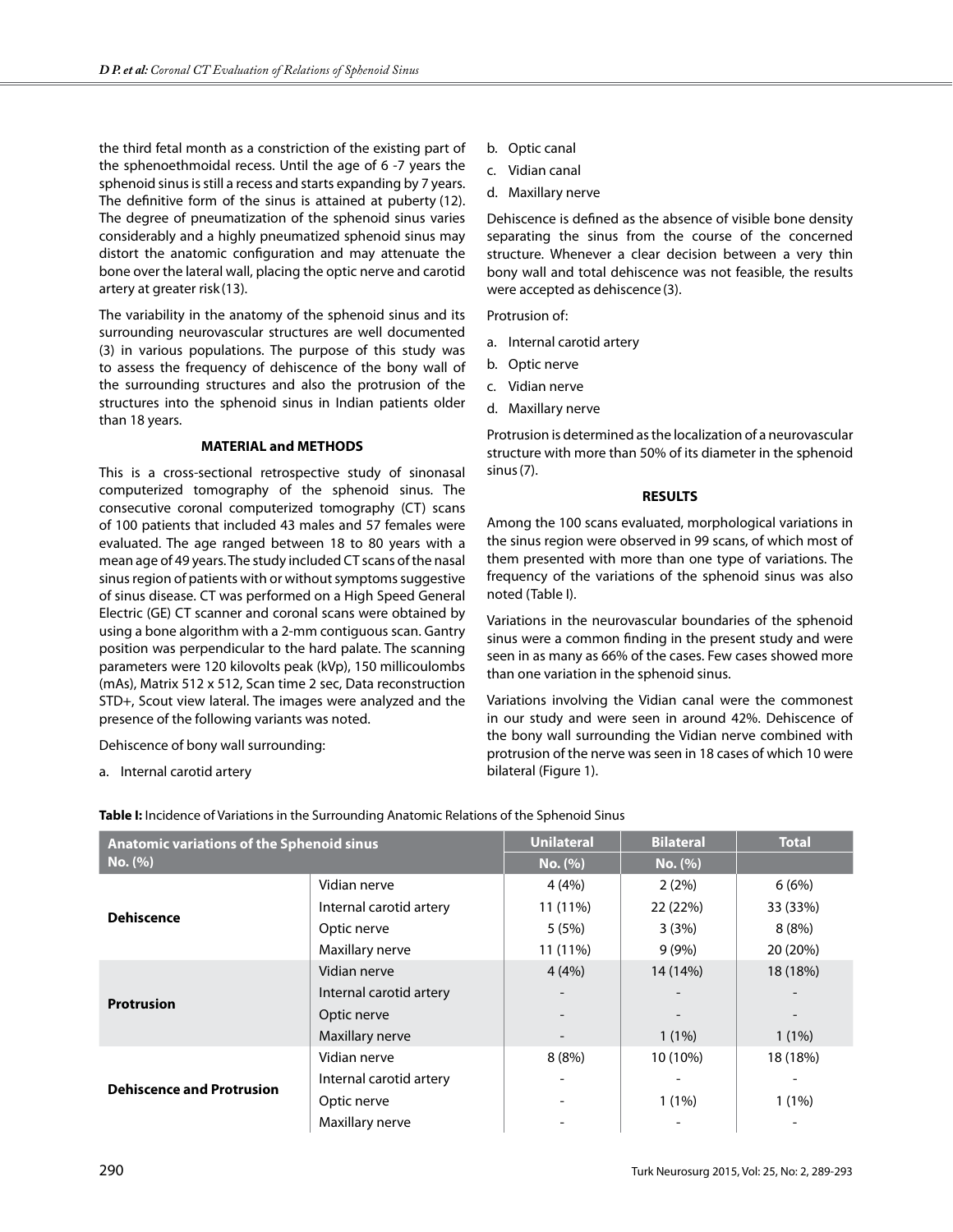Among the variations involving the internal carotid artery, we observed dehiscence of the surrounding wall in 33 cases (Figure 2). This was more common bilaterally and was seen in 22 cases. Unilateral dehiscence was observed on the right side in 7 cases and left side in 4 cases. We did not encounter any case of protrusion of the internal carotid artery.

Dehiscence of the bony wall surrounding the maxillary sinus was observed in 20 cases of which 9 cases were bilateral. Among the 11 unilateral cases, 6 were present on the right side and 5 on the left. We observed protrusion of the maxillary nerve into the sinus in only 1 case, which was seen bilaterally. However we did not encounter any case that had both dehiscence and protrusion of the bony wall around the maxillary artery.



**Figure 1:** CT image showing bilateral protrusion of the vidian nerve (arrows).

Variations involving the optic nerve were less in our study. A combination of dehiscence and protrusion was observed only in one case and was present bilaterally. Plain dehiscence of optic canal however, was observed in 8 cases (Figure 3), 3 of which were bilateral. Of the unilateral cases right-sided dehiscence was more common (4 cases) than the left.

# **DISCUSSION**

The sphenoid sinus is surrounded by vital structures such as the optic nerve and internal carotid artery, and therefore additional radiological assessment of the sphenoid sinus and the related neurovascular structures is inevitable before surgery, since one of the serious complications of transsphenoidal surgery is injury to the internal carotid artery or optic nerve (2). The trans-sphenoid access to approach pituitary adenomas is becoming the most common and different anatomical configurations of the sphenoid sinus can seriously affect the access to the sella via the nose (6). Even though the variations of the sphenoid sinus do not represent disease per se, they may impair normal drainage pathways, hinder endoscopic access to distal areas, serve as a focus for occult disease and increase the risk of endoscopic mishaps(4).

According to Bademci and Unal, 2005 (1), assessment of sphenoid sinus using both coronal and axial scans is accepted as the gold standard of the study. However, Davoodi et al. (2) state that coronal scans are useful in detecting protrusion of optic nerve and Vidian nerve and dehiscence of maxillary nerve and Vidian nerve, whereas axial scans are superior in assessing Onodi cells. Moreover, they opine that choosing one of the planes exposes the patient to less radiation and also saves the patient's time and money. In our study, we have included only coronal sections of CT scans for the study of sphenoid sinus and therefore the focus of the present study is on the dehiscence of the surrounding bony wall and the protrusion, of the structures that relate to the sphenoid sinus.



**Figure 2:** CT image showing (arrow) dehiscence of the bony wall around the internal carotid artery.



**Figure 3:** CT image showing (arrow) dehiscence and protrusion of the optic nerve.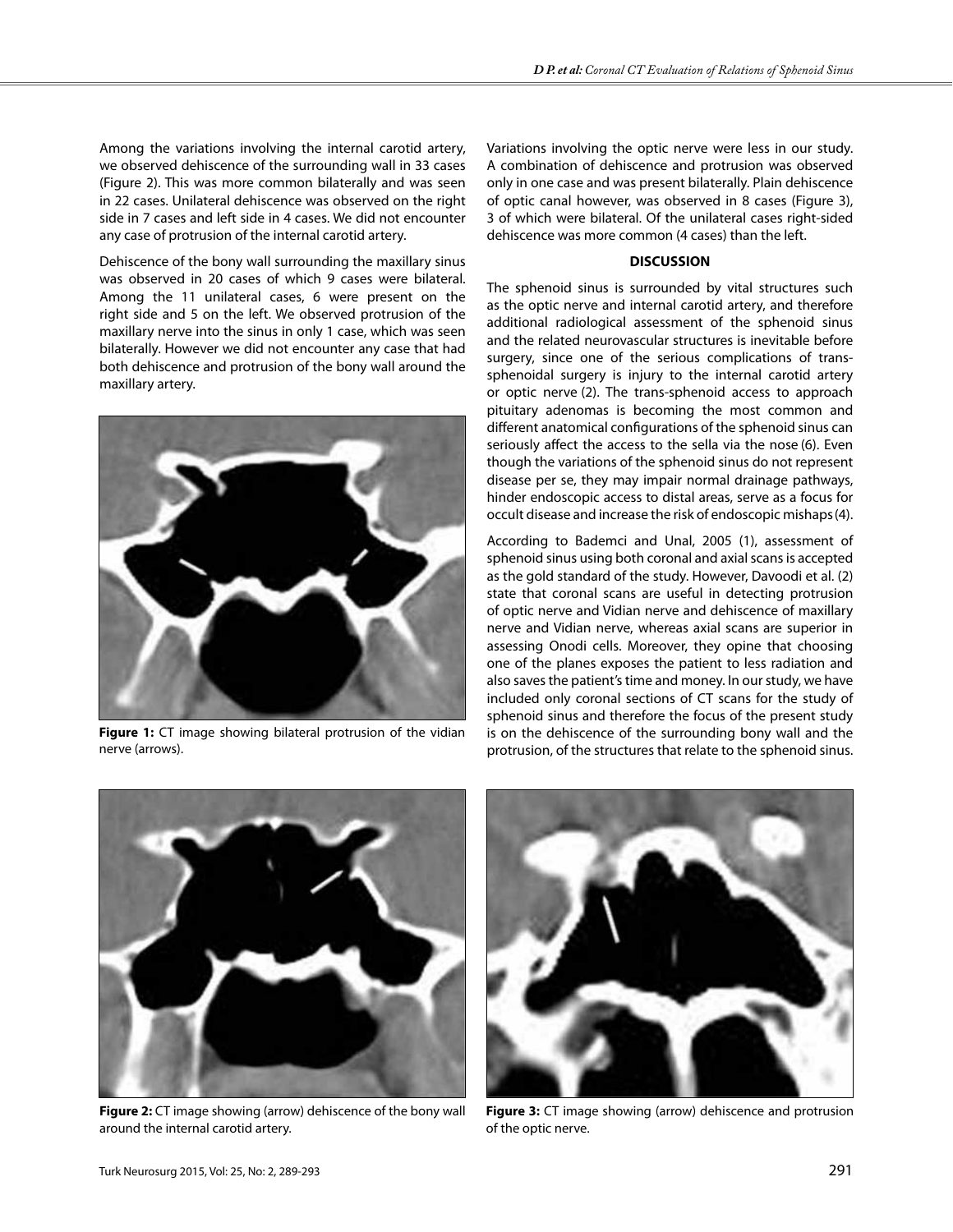Variations involving the Vidian nerve were most commonly encountered in our study and were seen in 42% of the cases. Among these variations we observed dehiscence of the bony wall surrounding the Vidian nerve in 6% of the cases of which unilateral cases were more common. Mere protrusion of the Vidian nerve was seen in 18% of the cases, again more commonly seen unilaterally (77%). Dehiscence combined with protrusion was seen in 18% that was only slightly more common unilaterally (55%).

In a similar study conducted in Iran(2), dehiscence of the bony wall surrounding the Vidian canal was seen in 34.4% in males and 37.5% in females. Protrusion of Vidian nerve was reported in 28.5% of male patients and 22.7% of female patients. They did not report cases that included both dehiscence and protrusion. Another study conducted in Libyan population (8) included 300 coronal scans only and they observed dehiscence of the bony wall surrounding the Vidian nerve in 37%, more commonly unilaterally, and Vidian nerve protrusion in 27% of the cases, both high when compared to our study. However, in their study, protrusion was commonly found bilaterally.

Variation in the relationship between the Vidian canal and sphenoid sinus may lead to involvement of Vidian nerve in sinus disease. This may result in a clinical syndrome of vidian neuralgia characterized by pain referred deeply in the nasal cavity (8) and hence analysis of radiographic anatomy of the Vidian canal is necessary to decrease the complications following endoscopic trans-sphenoidal and vidian neurectomy surgery.

Internal carotid artery is another structure that is at a high risk of injury due to variations in the sphenoid sinus. Variations involving the internal carotid artery have also been commonly reported by several investigators. We found such variations in 33% of the cases, all of which were dehiscence of bony wall surrounding the artery. We did not encounter any case of dehiscence combined with protrusion of the artery or even plain protrusion. Bilateral bony dehiscence was more common in our study and was seen in more than 66%.

Bony dehiscence of the wall around the internal carotid artery is reported by Nitinavakarn et al., 2005 (10) in 10.2% and Pata et al., 2005 (11) in 1.8%, both incidences meager compared to our study. Davoodi et al(2) found bony dehiscence in 39%, slightly higher than in our study. They however found more unilateral cases compared to bilateral at about 62%. They also reported a high prevalence rate of protrusion of the artery in 48.5% that was also more common unilaterally. Another study conducted in Libya(8) reported equally high prevalence rates of protrusion of the artery in 41% and dehiscence in 30%. Bony dehiscence was more common unilaterally in their study unlike ours whereas protrusion of the artery was more common bilaterally. Such a high rate of protrusion reported in both the above studies is probably due to the inclusion criteria adopted by them. In their study, protrusion of internal carotid artery was determined by any degree of protrusion into the sinus cavity whereas we have noted only those cases that had protrusion of more than 50% of the diameter into the cavity.

A close association of internal carotid artery with the sphenoid sinus makes it vulnerable for injury when the sinus is infected or during surgeries. If the surgeon is unaware of dehiscence or protrusion of the artery, even fatal hemorrhage may happen, because it is hardly possible to control bleeding from an injured internal carotid artery within the sphenoid sinus(8).

Variations involving the optic nerve are also clinically significant. We came across a total of 9% in our study, of which bony dehiscence itself was seen in 8% cases. Dehiscence was slightly more common unilaterally. Dehiscence combined with protrusion was seen only in one case where it was present bilaterally. We did not encounter any case of protrusion without dehiscence.

Bademci and Unal, 2005 (1) in their study conducted in Turkey reported bulging of the optic nerve in 34.4% of the cases and dehiscence in 7.7%. Unlike us, they included combined axial and coronal scans. Davoodi et al., 2009 (2) reported protruding optic nerve in 38% of the cases in males and bilateral cases were slightly more and 34.9% in females where unilateral cases were slightly more. Bony dehiscence was seen in 28.5% of males and in 46% of females. Dehiscence was also reported by Nitinavakarn et al., 2005 (10) in 18.2% and dehiscence with protrusion by Hewaidi and Omani, 2008 (8) in 30.6%.

Heskova et al., 2009 (7) studied the sphenoid sinus in both coronal and axial sections. In axial sections they classified the optic nerve into 4 types depending upon its relation with the sphenoid sinus. Of the 4 types, type 3 and 4 indicated an intimate relationship of the nerve to sphenoid sinus and the posterior ethmoidal air cells and were regarded as the most critical for the potential risk of injury to the optic nerve. They reported type 3 and 4 optic nerve in 35.3% of the cases in which unilateral and bilateral cases had almost equal prevalence. The rate of bony dehiscence reported by them was closer to our study at about 11.7% which was seen only unilaterally by them. They concluded that variations in the sphenoid sinus are frequent. Another investigation that studied only axial scans of sphenoid sinus was by DeLano et al., 1996 (3). They studied 150 CT scans of sphenoid sinus and found all 300 optic nerves closely related to the sinus. They also classified the optic nerve into 4 types and found type 3 and 4 in a total of 9% of the cases.

Damage to the optic nerve is serious complication of intranasal sinus surgery (7). A protruding optic nerve can be injured not only during surgery, where damage to the nerve has a high risk of blindness but also as a complication of sinus disease. Defects in vision can result from sphenoid sinusitis or the optic nerve may be compressed by a mucocele in the sphenoid sinus (2). Presence of bony dehiscence when not kept in mind during surgeries can also lead to inadvertent injury to the optic nerve leading to blindness, especially when punch biting forceps are used(1).